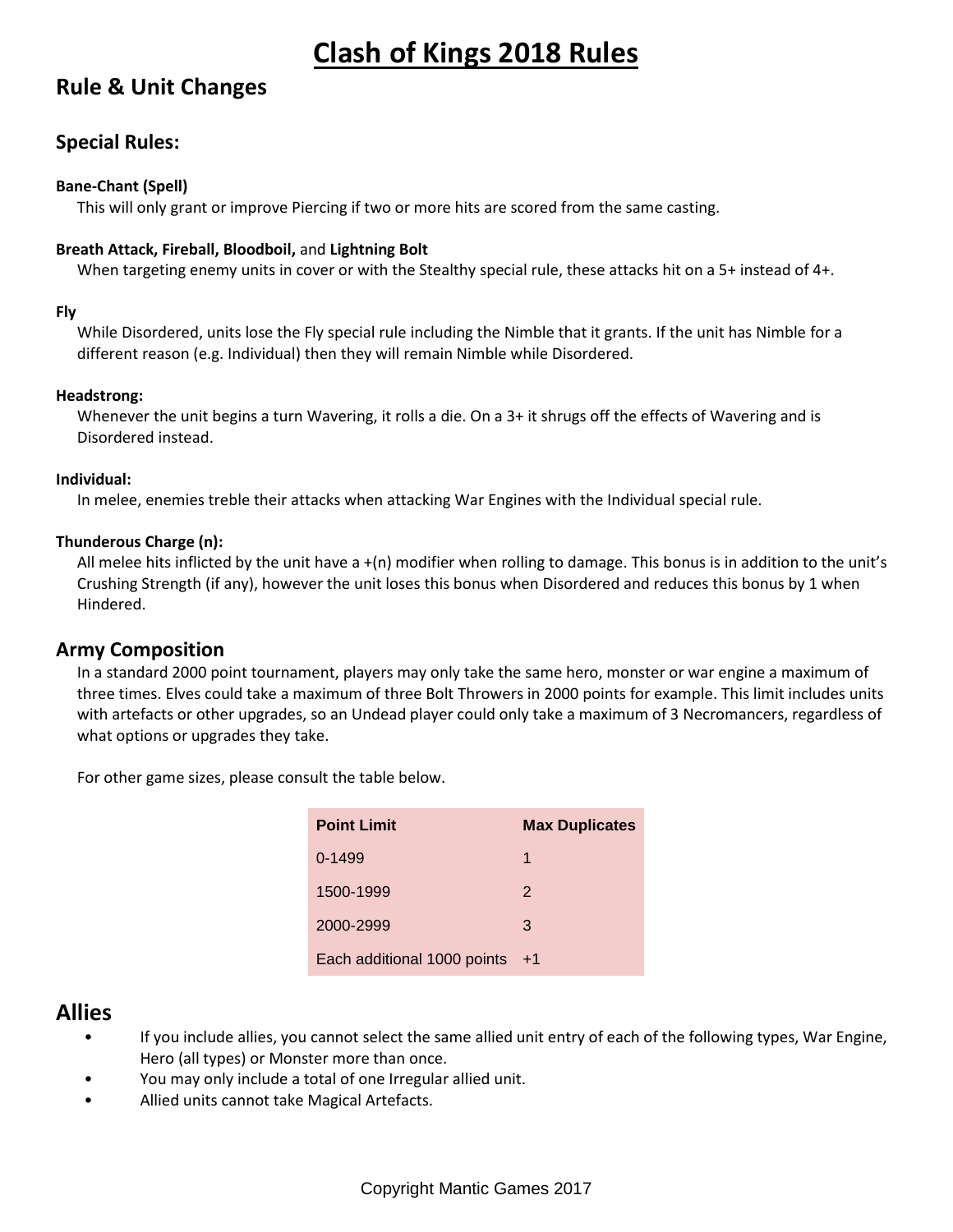# **Abyssal Dwarfs, Forces of the Abyss & Twilight Kin**

- Gargoyles\* Nerve reduced to 8/10
- Ba'su'su the Vile [1] Nerve reduced to 14/16.

# **Abyssal Dwarfs**

• Slave Orcs\* - Now have a Me value of 5+ and the Vicious special rule.

#### **Brotherhood**

Valiant - All units with the Inspiring special rule in this army also have the Valiant special rule.

#### **Dwarfs**

- Bulwarkers This unit now has the Big Shield special rule.
- Steel Behemoth This unit now has Breath Attack (15), Strider and Piercing (1) special rules.

## **Empire of Dust**

- Ahmunite Pharaoh This unit has a Defence of 5+, not 6+.
- Revenant Chariots Speed increased to 8 and Nerve values increased to the following:
	- o Regiment: -/15
	- o Horde: -/18
- Ahmunite Pharaoh on Royal Chariot Speed increased to 8, and has the Nimble special rule.

### **Elves**

- War Chariots Speed increased to 9 and Nerve values increased to the following:
	- o Regiment: 13/15
	- o Horde: 16/18
- Noble War Chariot Speed increased to 9, This unit now has the Nimble special rule.

### **Forces of the Abyss**

- Molochs This unit has the Regeneration (5+) special rule.
- Tortured Souls This unit has Crushing Strength (1), not (2). And gains Thunderous Charge (1).

#### **Forces of Basilea**

- Sisterhood Panther Chariots Nerve values changed to the following:
	- o Regiment: 14/16
	- o Horde: 17/19
- Abbess on Panther Chariot This unit now has the Nimble special rule.

## **Forces of Nature**

- Naiad Heartpiercers Attacks increased to the following:
	- o Troop: 10
	- o Regiment: 12
- Sylph Talonriders\* Attacks increased to the following:
	- o Regiment: 8
	- o Horde: 16

#### **Goblins**

- Mawbeast Pack\* This unit has a Melee attack value of 4+, not 3+.
- War-Trombone This unit has 10 Attacks, not 12.
- Fleabag Chariots Nerve values increased to the following:
	- o Regiment: 11/13
	- o Horde: 14/16
- King on Chariot This unit now has the Nimble special rule, but its Defence is lowered to 4+.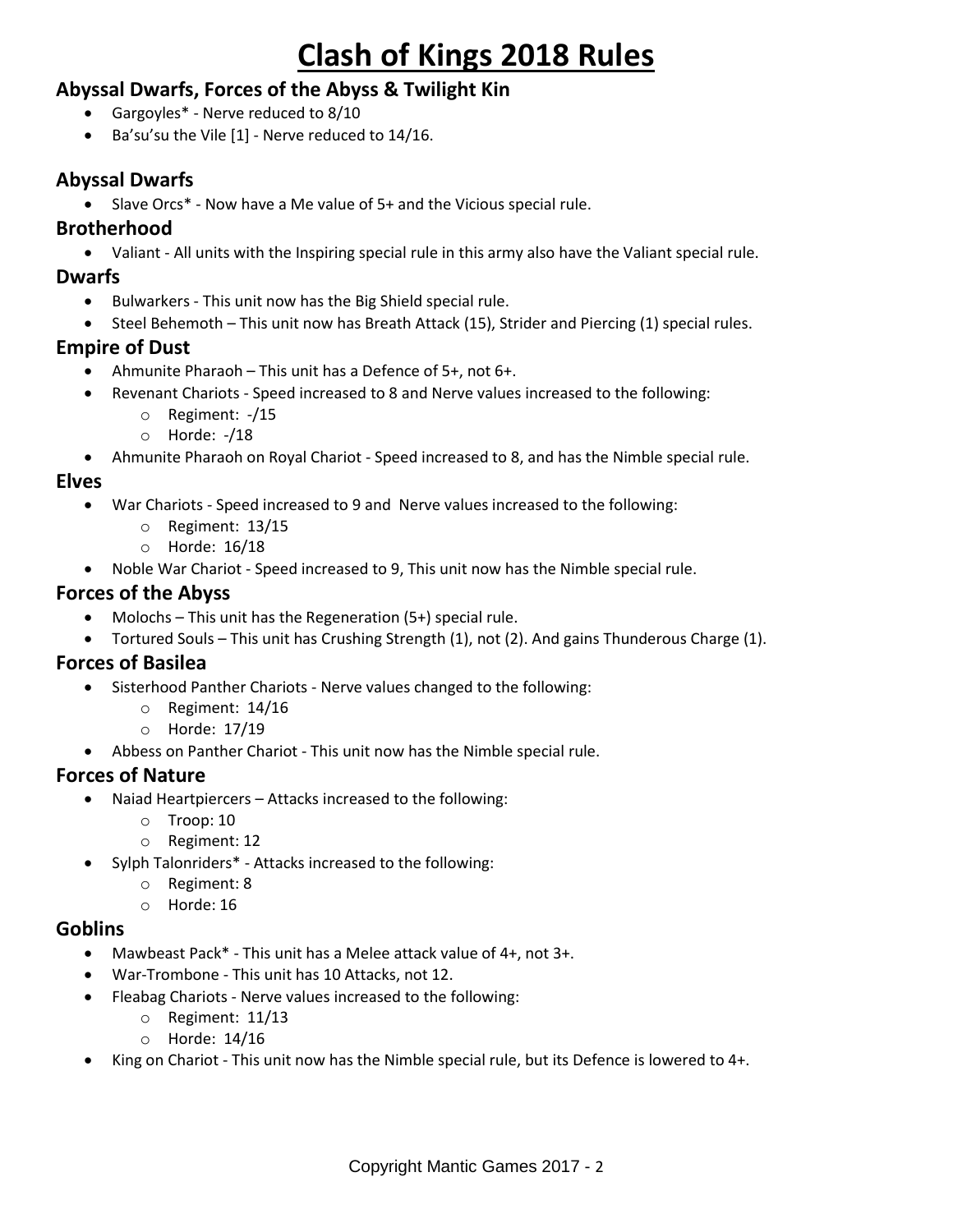# **The Herd**

- Giant Eagles\* Nerve values increased to the following:
	- o Regiment: 12/14
	- o Horde: 15/17
- Stampede\* This units Nerve is now 18/20.
	- Harpies\* This unit is now Irregular.
- Tribal Chariots Nerve values increased to the following:
	- o Regiment: 12/14
	- o Horde: 15/17
- Great Chieftain on Chariot This unit now has the Nimble special rule.

# **Kingdoms of Men**

- Charioteers Speed increased to 9 and Nerve values increased to the following:
	- o Regiment: 12/14
	- o Horde: 15/17

# **League of Rhordia**

- Honour Guard Nerve values reduced to the following:
	- o Regiment: 12/14
	- o Horde: 15/17
- Halfling Iron Beast This unit now has Breath Attack (12) and Strider special rules.

# **Night-Stalkers**

- Fiends Nerve values reduced to the following:
	- o Regiment: 12/15
	- o Horde: 15/18
- Mindscreech Nerve reduced to 14/17.
- Terror This unit now has the Stealthy special rule.

## **Ogres**

- Chariots Speed increased to 8 and Nerve values increased to the following:
	- o Regiment: 13/15
	- o Horde: 16/18
- Warlord, Captain & Army Standard Chariot Upgrades: Mount on chariot for +15 pts, gaining Thunderous Charge (1) and Speed 8, changing to Hero (Large Cav) on a 50x100mm base.
- Boomer Sergeant This unit now has Breath Attack (8).

## **Orcs**

- The following units have the Fury special rule:
	- o **Fightwagons**
	- o **Morax**
	- o **Krudger**
	- o **Krudger on Slasher**
	- o **Krudger on Gore Chariot**
	- o **Gakamak [1]**
	- Gore Chariots Speed increased to 8 and Nerve values increased to the following:
		- o Regiment: 12/14
		- o Horde: 15/17
- Fight Wagons Nerve values increased to the following:
	- o Regiment: 12/14
	- o Horde: 15/17
- Krudger on Gore Chariot Speed increased to 8, This unit now has the Nimble special rule.
- Godspeaker Replace Special Rule with: For every friendly non-allied Horde within 6" (Excluding Orclings), increase the amount of dice rolled for all spells by 1.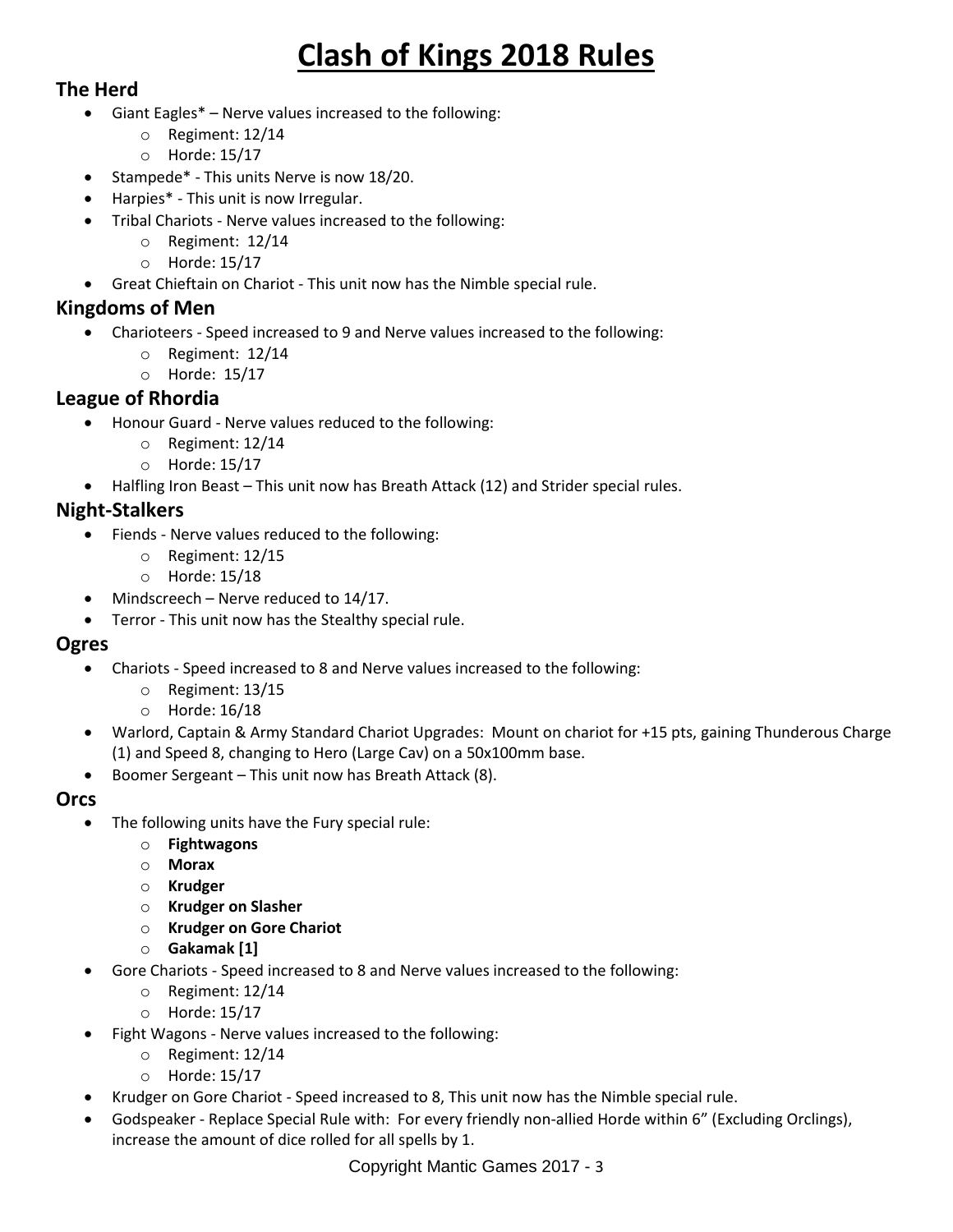### **Ratkin**

- Hackpaws Nerve values increased to the following:
	- o Troop: 10/12
	- o Regiment: 13/15
- Death Engine Defence is reduced to 4+ if the Vile Sorcery upgrade is chosen.

#### **Salamanders**

- The following units have the Vicious special rule:
	- o **Clan Lord**
		- o **Clan Lord on Fire Drake**
		- o **Fire Drake**
		- o **Kaisenor Lancers**
	- o **Tyrants**
- Ghekkotah Skyraiders\* Attacks increased to the following:
	- o Regiment: 9
	- o Horde: 18
- Battle-Captain Now has the following optional upgrade: Mount on Kaisenor Raptor Mount (increase Speed to 8, gain Thunderous Charge (1), change to Hero (Cav)) (+20 pts)

## **Trident Realms**

- The following units have the Ensnare special rule:
	- o **Riverguard**
		- o **Riverguard Captain**
		- o **Nokken**
- Depth Horror Eternal This unit is now Fearless.
- Depth Horrors This unit is now Fearless.
- Naiad Heartpiercers Attacks increased to the following:
	- o Troop: 10
		- o Regiment: 12
- Thuul This unit has a Speed of 6, not 5.
- Thuul Mythican- This unit has a Speed of 6, not 5 and it now has the Inspiring (Thuul only) special rule.
- Kraken This unit is now on a 50x100mm base. Nerve increased to 17/19 and increase Attacks to 15.
- Siren [1] This unit now has the Inspiring special rule.
- Trident King [1] This unit now has the Nimble special rule.

#### **Twilight Kin**

- Darkscythe Chariots Speed increased to 8 and Nerve values increased to the following:
	- o Regiment: 13/15
	- o Horde: 16/18

#### **Undead**

- Pharaoh This unit has a Defence of  $5+$ , not  $6+$ .
- Vampire This unit has a Defence of 5+, not 6+

#### **Varangur**

- Gift of Korgaan Guise of the Deceiver now only grants the Fury special rule.
- Fallen This unit no longer has the Pathfinder special rule.
- Herja of the Fallen [1] Herja of the Fallen has been replaced with the new Magnilde of the Fallen unit, and is no longer available to be used in game play.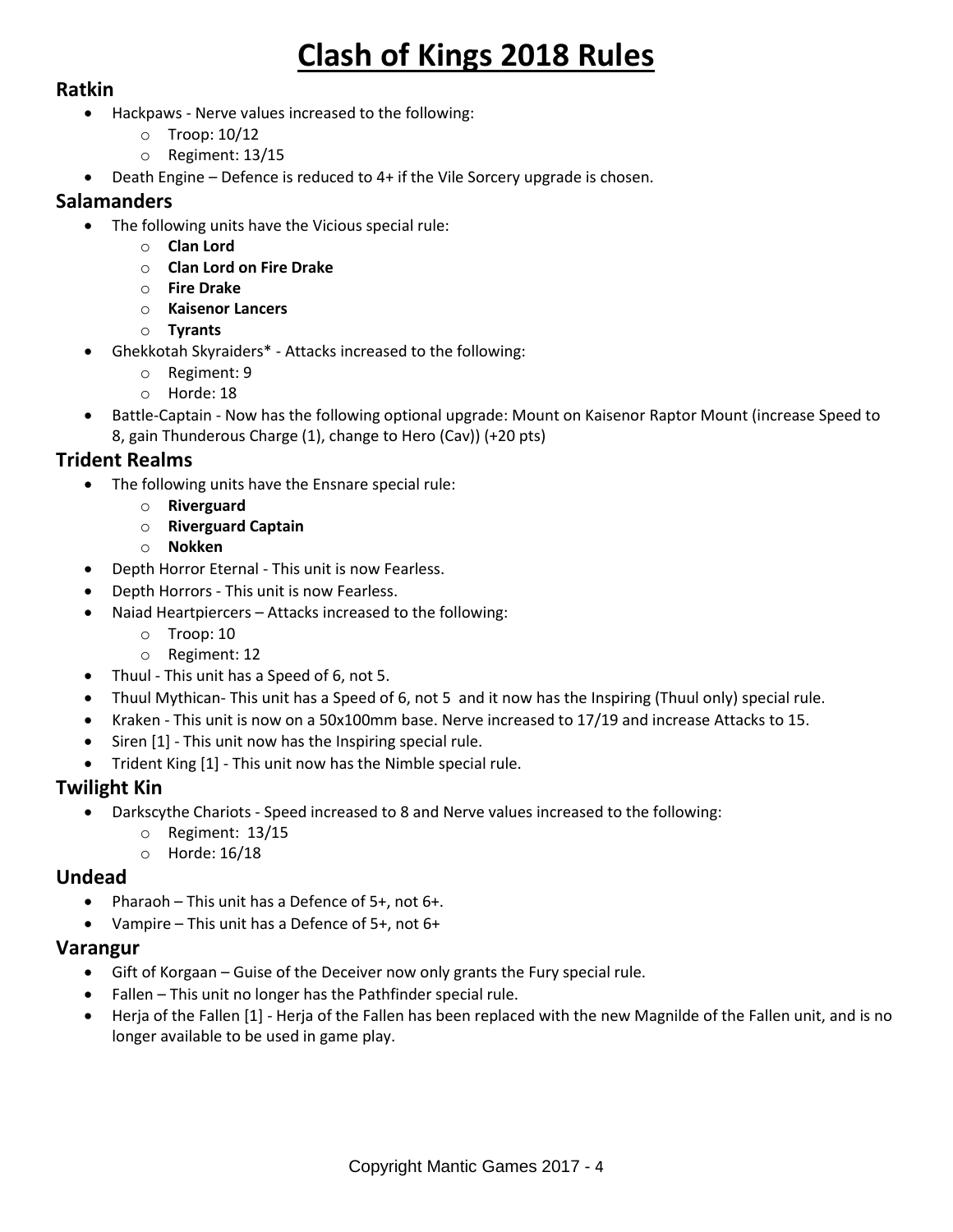# **Removed/Amended Artefacts**

The following artefacts in the main rule book have been amended, the new rules are below.

- **Brew of Keen-eyeness Cost - 30 pts**
	- $\circ$  The unit has +1 to hit with 'normal' ranged Attacks. May not be used by Hordes or Legions.
	- **Ensorcelled Armour Cost: 20 pts**
		- $\circ$  This artefact can only be used by Hero(Inf). The Hero's Defence is improved by 1, to a maximum of 5+.
- **Medallion of Life - 35 pts**
	- $\circ$  This artefact can only be used by a Hero with the Individual rule. The unit has the Regeneration(5+) special rule.

## **Magical Artefacts**

- **Healing Brew - 5 pts**
	- $\circ$  Once per game, when given an order, this unit may remove D2 points of damage previously suffered.
- **Staying Stone - 5 pts**
	- o The unit has +1 to its waver Nerve value.
- **Chalice of Wrath - 15 pts**
	- o The unit gains the Fury Special Rule.
- **Dragonshard Shield - 20 pts**
	- o Once per game, when this unit carries out a Halt! or Pivot! Order, it may choose to increase its Defence by +2 to a maximum of 6+ until the start of its next turn.
- **Hammer of Measured Force - 20 pts**
	- $\circ$  This unit will always damage the enemy on a 4+ in melee, regardless of modifiers.
- **Banner of the Griffin - 25 pts**
	- $\circ$  This unit gains the Rallying (1) Special rule, or Increases the value of its Rallying by 1, to a maximum of 2.
- **Black Iron Crown - 25 pts**
	- $\circ$  This artefact can only be used by units who already possess or can be upgraded to have a spell. The unit increases all of its spell (n) values by 1. For example, Heal (2) becomes Heal (3).
- **Lute of Insatiable Darkness - 25 pts**
	- o This artefact can only be used by Heroes. The Hero has the Bane-Chant (2) spell.
- **Shroud of the Saint - 25 pts**
	- $\circ$  Users with the Heal spell only. This item increases the unit's Heal (n) value by 3. For example: Heal (3) becomes Heal (6).
- **Aegis of the Elohi - 25pts**
	- $\circ$  The unit gains the Iron Resolve special rule, or if it already has Iron Resolve, it increases the amount of damage it heals each time Iron Resolve is triggered to a total of 2.
- **Circlet of Blood - 30 pts**
	- $\circ$  This artefact can only be used by Heroes who already possess or can be upgraded to have a spell. The Hero now has the **Bloodboil** spell.
	- o **Bloodboil(X)**
		- 12" range. When rolling to hit, roll a number of dice equal to the amount of damage on the target unit. Roll to damage with Piercing (1).